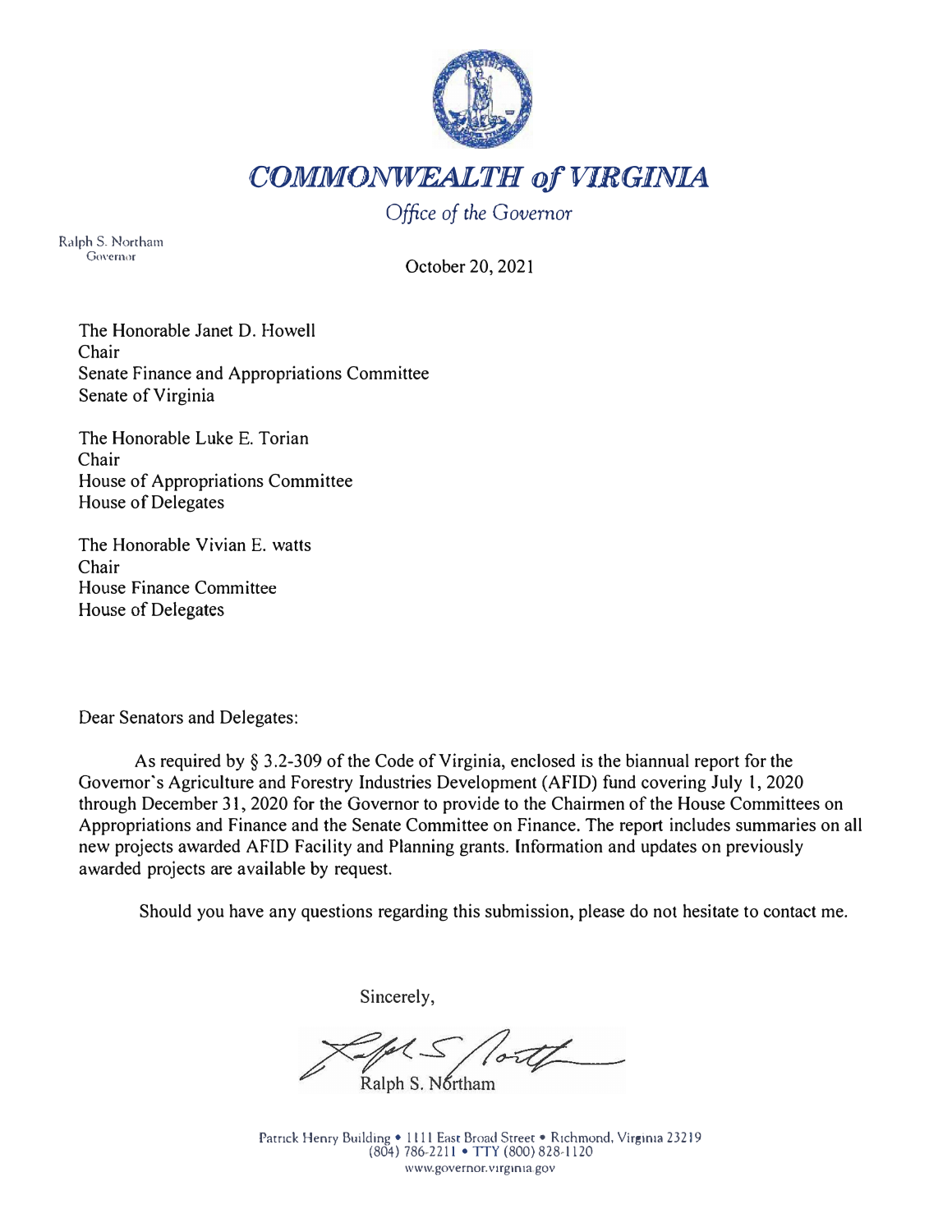BKR Enclosures

cc: Bradley Copenhaver, Commissioner, Virginia Department of Agriculture and Consumer Services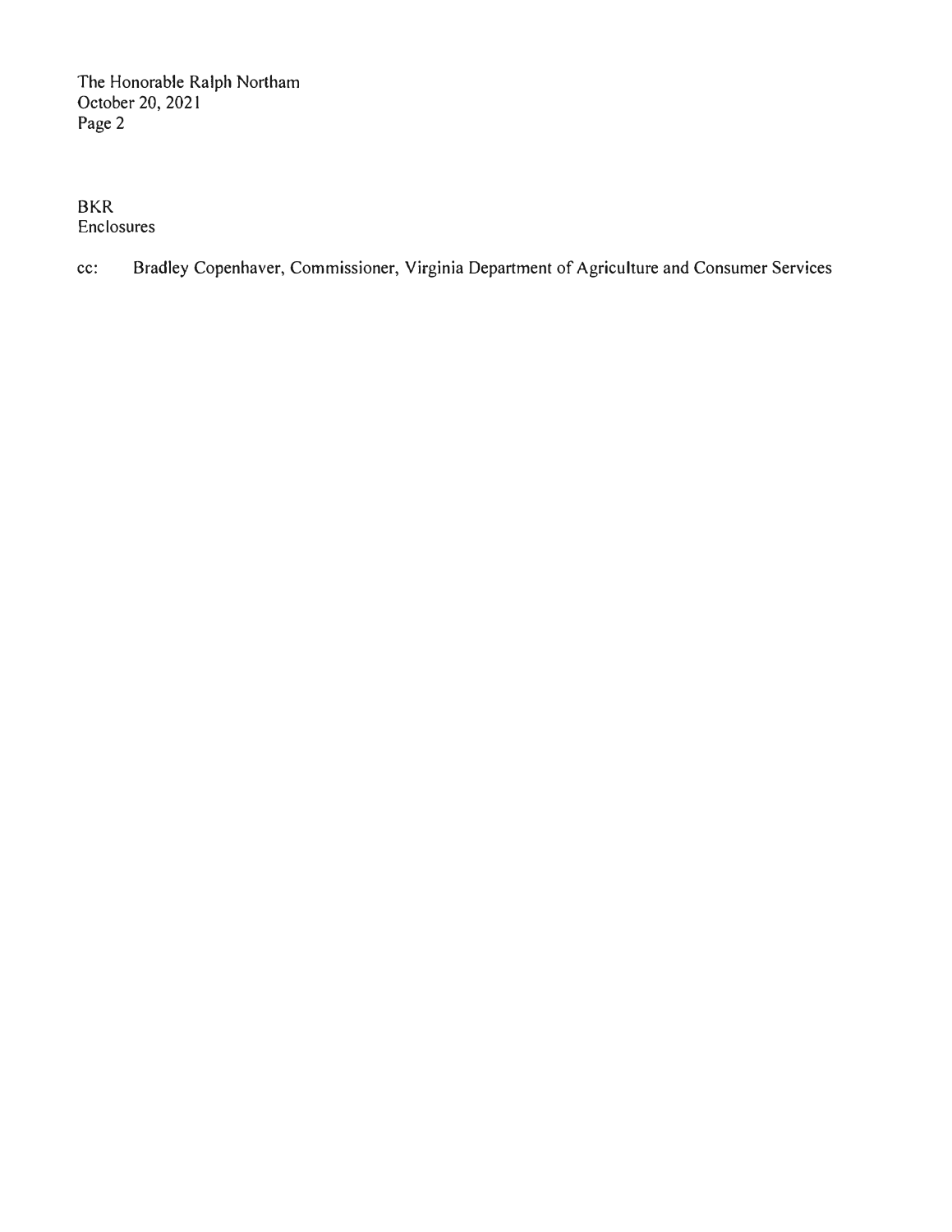#### **AFID Facility Grant Program**

As of December 31, 2020, there were ninety-eight (98) active or completed AFID Facility Grants awarded since the inception of the program, supporting a variety of agriculture- and forestry-based economic development projects. Of these, eighty-four (84) have executed Performance Agreements between the localities and the companies, and funds have been disbursed. Progress is being made in completing the Performance Agreements and payments for the other awardees. Total AFID Facility Grant awards for these ninety-eight (98) projects amount to \$7,779,200.00. Of this amount, \$5,834,900 has been released to the applicants, while the balance of \$1,945,000.00 will be released upon the successful execution and completion of the eight (8) outstanding Performance Agreements and the completion of performance requirements for six (6) projects. These (ninety-eight) 98 projects represent the creation of 2,373 new jobs and 341.4 Full-Time Equivalents positions (FTEs) across (fifty-nine) 59 unique localities, \$656,241,161.00 in new capital investment, and \$860,278,53 I .00 in new Virginiagrown purchases. These agribusinesses have, on average, committed to purchase from Virginia approximately 81% of the additional agricultural and forest products they will use to meet their new value-added processing needs.

For the second half of FY 2020, a total of \$820,000.00 was committed in AFID Facility Grant funds to assist seven (7) new and expansion projects in the Commonwealth, which represent a commitment of \$88,124,222.00 in new capital investment, 171 new jobs and 15 FTEs, and \$77,816,427.00 in new Virginia-grown purchases. These companies have, on average, committed to purchase from Virginia approximately 87% of the new agricultural and forest products they will use to meet their new value-added processing needs. Summaries of these projects organized by announcement date are listed below:

| Shore Breeze Farms, LLC (announced July 3, 2020) |                                                   |
|--------------------------------------------------|---------------------------------------------------|
| Hydroponic greenhouse expansion                  |                                                   |
| Location                                         | <b>Northampton County</b>                         |
| Grant amount committed from AFID                 | \$15,000 AFID - building improvements             |
| Other funds committed by the Commonwealth        |                                                   |
| How these funds will be used                     |                                                   |
| Other funds from the political subdivision and   | $$15,000 - building improvements$                 |
| their use                                        |                                                   |
| New jobs                                         | Two (2) new jobs and one (1) FTE                  |
| New investment                                   | \$211,000                                         |
| Minimum purchase Virginia-grown products         | \$60,000 (30,000 heads) of Virginia-grown lettuce |
|                                                  | (100% of total expected purchases)                |
| Projected impact on agricultural and forestal    | This project increases markets for Virginia-grown |
| producers                                        | lettuce and leafy greens                          |
| Timetable for project completion                 | 2020-2023                                         |
| Prevailing average wage in locality              | \$31,793                                          |
| Average wage of project                          | \$31,101                                          |
| <b>Break Even</b>                                | $4th$ year, $2nd$ quarter                         |
| <b>Status</b>                                    | Active                                            |

## **Announced AFID Facility Grant Proiects for the period July - December 2020:**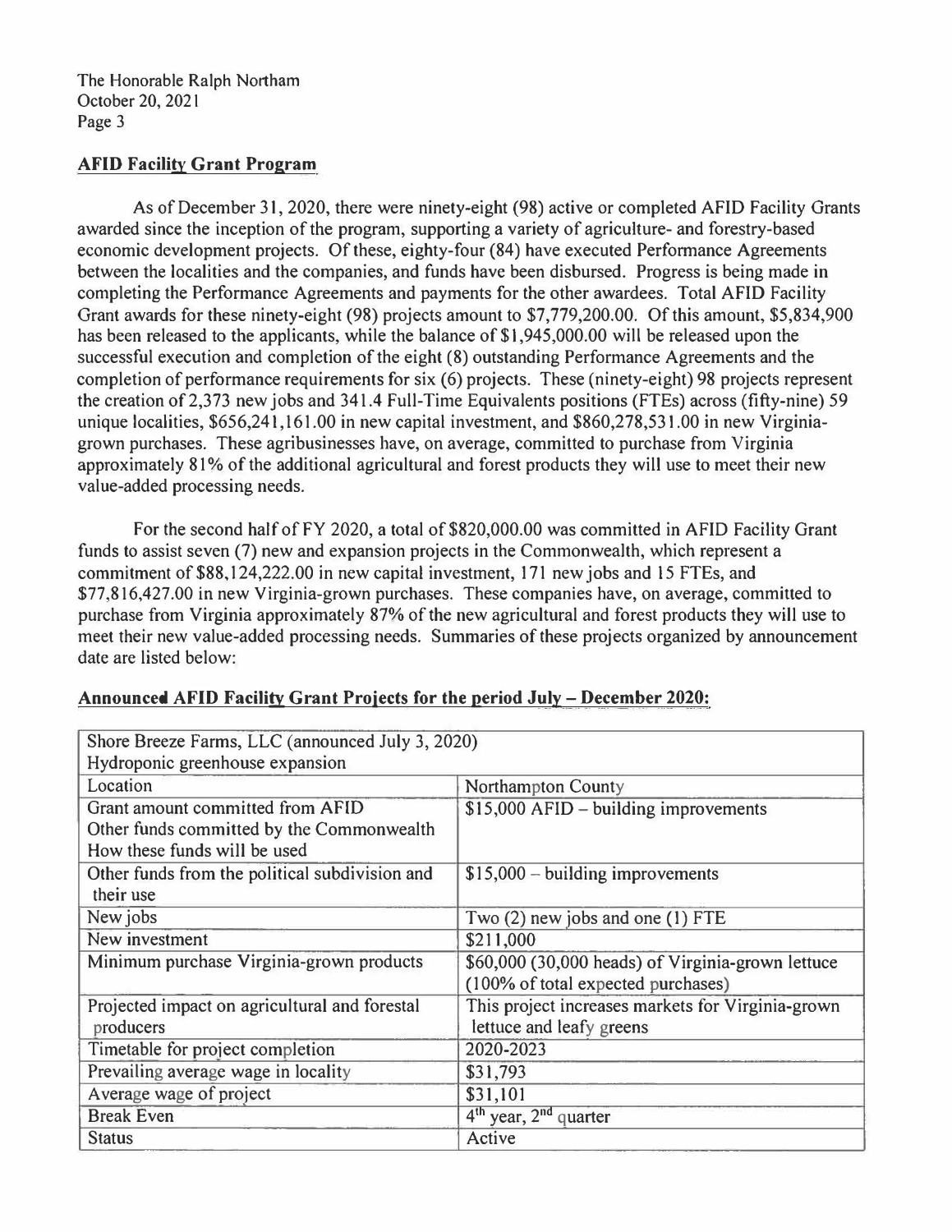$\sim$  100

| Greenswell Growers, Inc. (announced August 11, 2020)                                                          |                                                                                                      |
|---------------------------------------------------------------------------------------------------------------|------------------------------------------------------------------------------------------------------|
| New hydroponic greenhouse operation                                                                           |                                                                                                      |
| Location                                                                                                      | Goochland County                                                                                     |
| Grant amount committed from AFID<br>Other funds committed by the Commonwealth<br>How these funds will be used | $$130,000$ AFID – building improvements                                                              |
| Other funds from the political subdivision and<br>their use                                                   | $$130,000$ local match – building improvements                                                       |
| New jobs                                                                                                      | Twenty-seven (27)                                                                                    |
| New investment                                                                                                | \$17,416,772                                                                                         |
| Minimum purchase Virginia-grown products                                                                      | \$23,445,957 (3,686,471 pounds) of Virginia-grown<br>leafy greens (100% of total expected purchases) |
| Projected impact on agricultural and forestal<br>producers                                                    | This project creates a new market for Virginia-<br>grown apples.                                     |
| Timetable for project completion                                                                              | 2021-2024                                                                                            |
| Prevailing average wage in locality                                                                           | \$98,081                                                                                             |
| Average wage of project                                                                                       | \$49,222                                                                                             |
| <b>Break Even</b>                                                                                             | $1st$ year, $1st$ quarter                                                                            |
| <b>Status</b>                                                                                                 | Active                                                                                               |

| Musser Lumber, Inc. (announced August 12, 2020) |                                                   |
|-------------------------------------------------|---------------------------------------------------|
| Expansion of chips/sawdust drying facility      |                                                   |
| Location                                        | <b>Wythe County</b>                               |
| Grant amount committed from AFID                | $$75,000$ AFID – building improvements            |
| Other funds committed by the Commonwealth       |                                                   |
| How these funds will be used                    |                                                   |
| Other funds from the political subdivision and  | $$75,000 - building$ improvements                 |
| their use                                       |                                                   |
| New jobs                                        | Twelve (12) new jobs                              |
| New investment                                  | \$2,400,000                                       |
| Minimum purchase Virginia-grown products        | \$8,625,000 (215,625 tons) of Virginia hardwood   |
|                                                 | sawdust (100% of total expected purchases)        |
| Projected impact on agricultural and forestal   | This project increases markets for Virginia-grown |
| producers                                       | hardwood forest products                          |
| Timetable for project completion                | 2020-2023                                         |
| Prevailing average wage in locality             | \$35,143                                          |
| Average wage of project                         | \$37,916.67                                       |
| <b>Break Even</b>                               | $3rd$ year, $2nd$ quarter                         |
| <b>Status</b>                                   | In Progress                                       |

| Om Lassi, LLC dba OmMade Peanut Butter (announced September 30, 2020) |  |
|-----------------------------------------------------------------------|--|
| New peanut butter manufacturing operation                             |  |
| Location<br>Fairfax County                                            |  |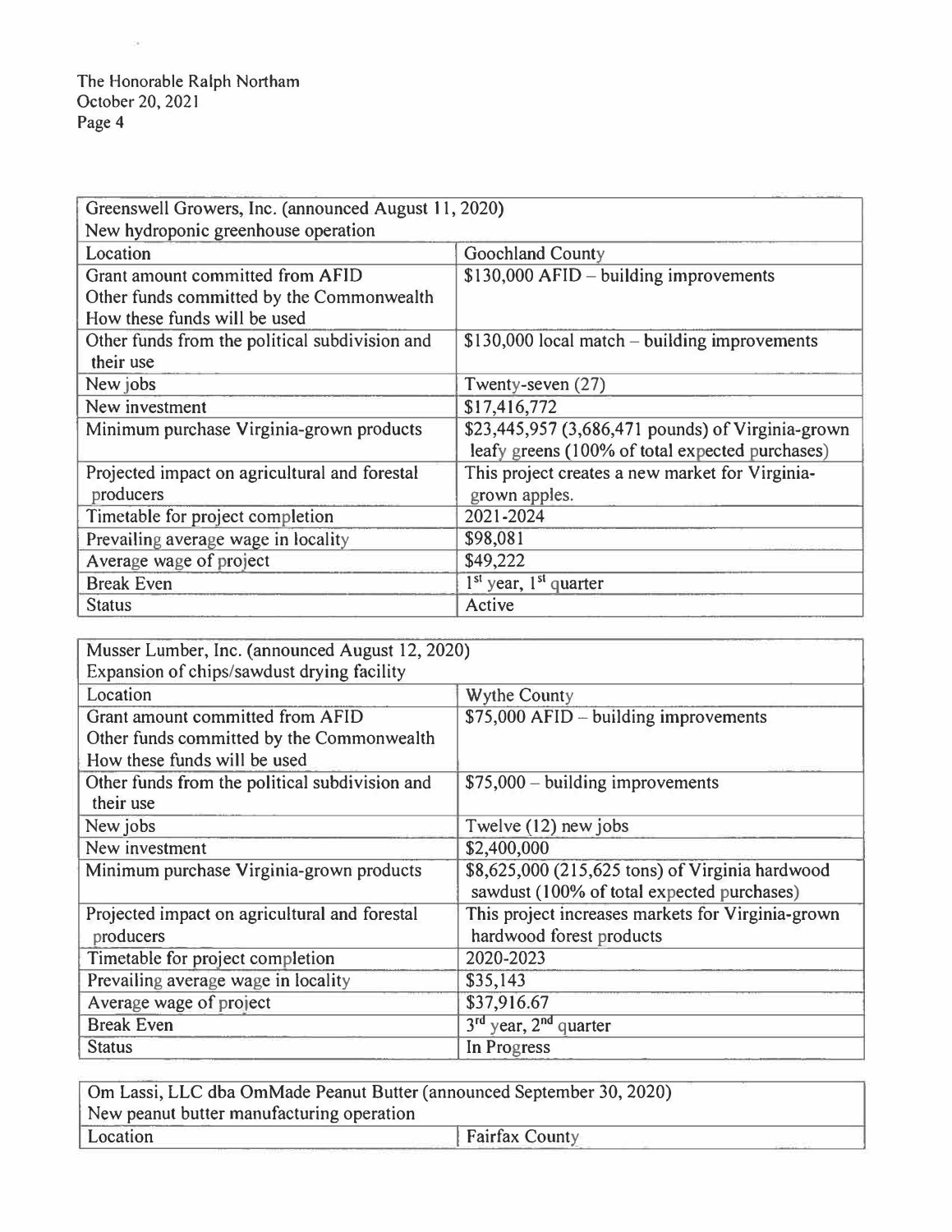| Grant amount committed from AFID<br>Other funds committed by the Commonwealth<br>How these funds will be used | $$25,000$ AFID – building improvements                                                  |
|---------------------------------------------------------------------------------------------------------------|-----------------------------------------------------------------------------------------|
| Other funds from the political subdivision and<br>their use                                                   | $$25,000$ local match – building improvements                                           |
| New jobs                                                                                                      | Two (2) new jobs and three (3) Full-time equivalent<br>positions (FTEs)                 |
| New investment                                                                                                | \$248,250                                                                               |
| Minimum purchase Virginia-grown products                                                                      | \$48,000 (30,000 pounds) of Virginia-grown<br>peanuts (33% of total expected purchases) |
| Projected impact on agricultural and forestal<br>producers                                                    | This project increases market opportunities for<br>Virginia-grown peanuts               |
| Timetable for project completion                                                                              | 2021 - 2024                                                                             |
| Prevailing average wage in locality                                                                           | \$88,584                                                                                |
| Average wage of project                                                                                       | \$69,000                                                                                |
| <b>Break Even</b>                                                                                             | 2nd yr., 3rd qtr.                                                                       |
| <b>Status</b>                                                                                                 | In progress                                                                             |

| Moiseiwitsch-Seillier Holdings Inc. dba Revalation Vineyards (announced October 29, 2020) |                                                                                      |  |
|-------------------------------------------------------------------------------------------|--------------------------------------------------------------------------------------|--|
| New farm winery                                                                           |                                                                                      |  |
| Location                                                                                  | <b>Madison County</b>                                                                |  |
| Grant amount committed from AFID                                                          | $$25,000$ AFID – building improvements                                               |  |
| Other funds committed by the Commonwealth                                                 |                                                                                      |  |
| How these funds will be used                                                              |                                                                                      |  |
| Other funds from the political subdivision and<br>their use                               | $$25,000$ local match – building improvements                                        |  |
| New jobs                                                                                  | Four (4) new jobs and one (1) Full-time Equivalent<br>position (FTE)                 |  |
| New investment                                                                            | \$2,316,200                                                                          |  |
| Minimum purchase Virginia-grown products                                                  | \$164,970 (58.9 tons) of Virginia-grown grapes<br>(100% of total expected purchases) |  |
| Projected impact on agricultural and forestal<br>producers                                | This project grows the market for Virginia-grown<br>grapes                           |  |
| Timetable for project completion                                                          | 2021 - 2024                                                                          |  |
| Prevailing average wage in locality                                                       | \$36,809                                                                             |  |
| Average wage of project                                                                   | \$40,184                                                                             |  |
| <b>Break Even</b>                                                                         | 1st yr., 1st qtr.                                                                    |  |
| <b>Status</b>                                                                             | In progress                                                                          |  |

| Shenandoah Valley Organic, LLC (announced November 24, 2020) |                                         |
|--------------------------------------------------------------|-----------------------------------------|
| New value-added organic poultry processing facility          |                                         |
| Location                                                     | City of Harrisonburg                    |
| Grant amount committed from AFID                             | $$500,000$ AFID – building improvements |
| Other funds committed by the Commonwealth                    |                                         |
| How these funds will be used                                 |                                         |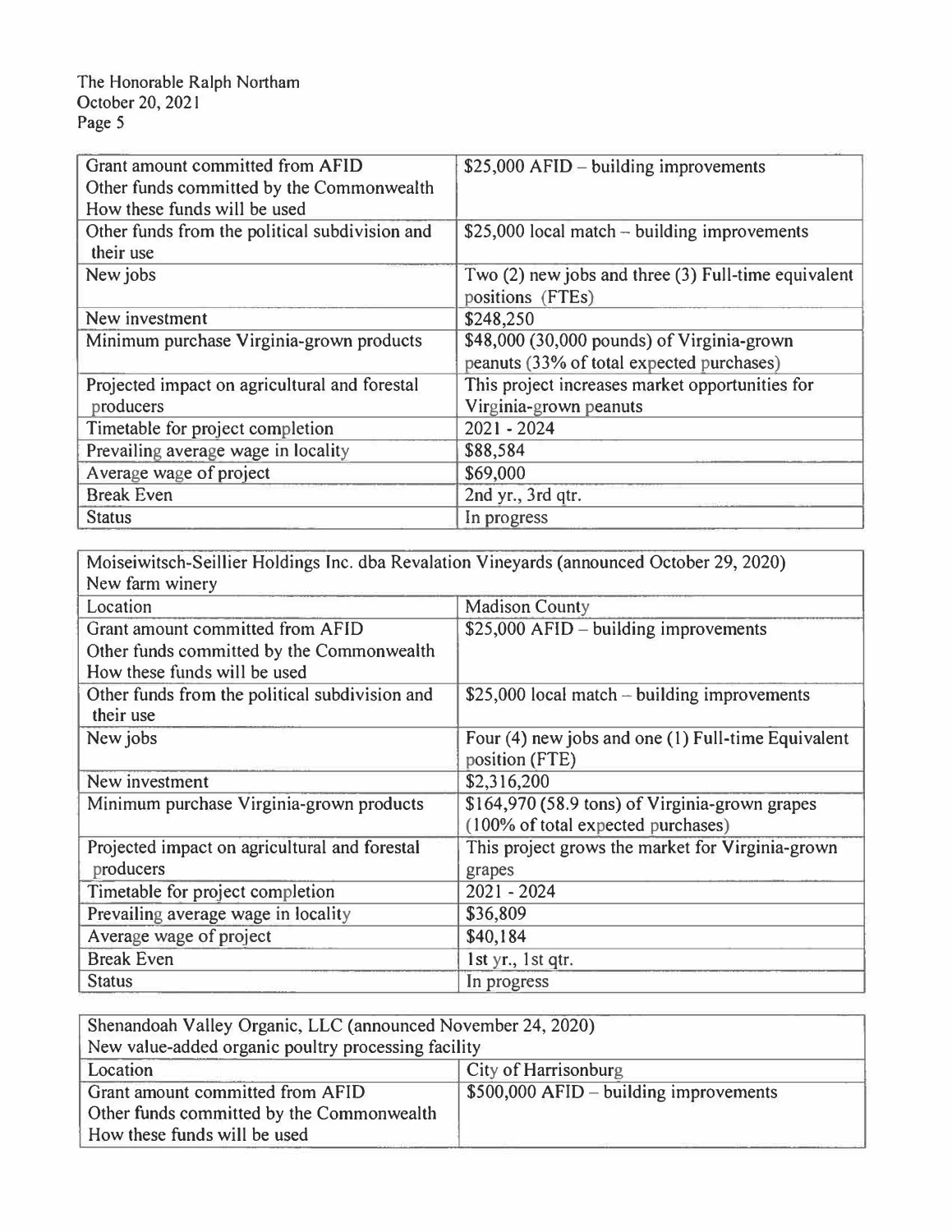|                                                | \$500,000 COF- building improvements              |
|------------------------------------------------|---------------------------------------------------|
|                                                | $$800,000$ VIP - any lawful purpose               |
|                                                | \$82,500 VJIP - workforce training                |
| Other funds from the political subdivision and | \$800,000 local match – building improvements     |
| their use                                      | \$300,000 local sewer line extension              |
| New jobs                                       | One-hundred and ten (110) new jobs                |
| New investment                                 | \$62,250,000                                      |
| Minimum purchase Virginia-grown products       | \$40,540,500 (8,250,000 each) of Virginia-grown   |
|                                                | chickens (75% of total expected purchases)        |
| Projected impact on agricultural and forestal  | This project significantly expands a major market |
| producers                                      | for Virginia organic poultry producers            |
| Timetable for project completion               | $2021 - 2025$                                     |
| Prevailing average wage in locality            | \$40,895                                          |
| Average wage of project                        | \$44,300                                          |
| <b>Break Even</b>                              | 3rd yr., 3rd qtr.                                 |
| <b>Status</b>                                  | In progress                                       |

| Shenandoah Valley Hemp, LLC dba Pure Shenandoah (announced December 28, 2020) |                                                    |
|-------------------------------------------------------------------------------|----------------------------------------------------|
| New industrial hemp processing and cannibiol (CBD) oil extraction facility    |                                                    |
| Location                                                                      | <b>Rockingham County</b>                           |
| Grant amount committed from AFID                                              | \$50,000 AFID - building improvements              |
| Other funds committed by the Commonwealth                                     | $$9,800$ VJIP – workforce training                 |
| How these funds will be used                                                  |                                                    |
| Other funds from the political subdivision and                                | $$50,000$ local match – building improvements      |
| their use                                                                     |                                                    |
| New jobs                                                                      | Fourteen (14) new jobs and ten (10) Full-time      |
|                                                                               | Equivalent positions (FTEs)                        |
| New investment                                                                | \$3,282,000                                        |
| Minimum purchase Virginia-grown products                                      | \$4,932,000 (10,204 tons) of Virginia-grown        |
|                                                                               | industrial hemp (100% of total expected purchases) |
| Projected impact on agricultural and forestal                                 | This project increases market opportunities for    |
| producers                                                                     | Virginia-grown industrial hemp                     |
| Timetable for project completion                                              | $2021 - 2024$                                      |
| Prevailing average wage in locality                                           | \$44,424                                           |
| Average wage of project                                                       | \$36,041                                           |
| <b>Break Even</b>                                                             | 3rd yr., 1st qtr.                                  |
| <b>Status</b>                                                                 | In progress                                        |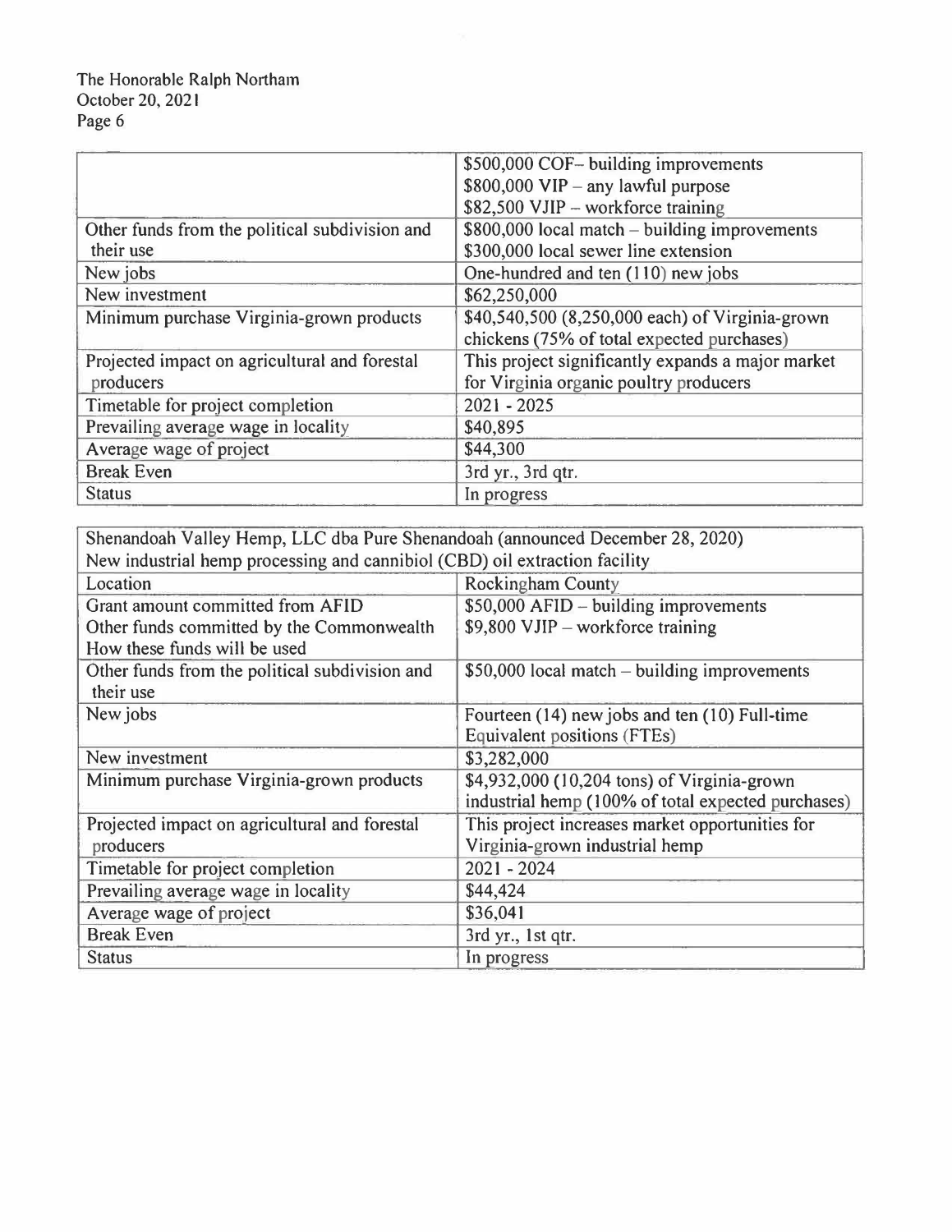#### **AFID Planning Grant Program**

Since the inception of the AFID Planning Grant, \$916,232 has been awarded to forty-five (45) active or completed projects, directly impacting 59 unique localities. Of these funded projects, thirtyeight (38) have successfully completed the grant.

During the second half of FY 2020, Governor Northam announced five (5) new AFID Planning Grant awards totaling \$100,000, covering five (5) localities. A summary of each project is listed below.

#### **Announced AFID Planning Grant Projects for the period July - December 2020:**

**Project Title: Floyd Grown 2: Supporting our Ag and Forestry Related Businesses (Announced August 28, 2020)** 

Applicant: Floyd County

Amount Requested: \$20,000

Summary: Floyd County has a vibrant and growing economy of farm, food, and forestry-related businesses and the County is invested in their success. Floyd County successfully executed a previous AFID Planning grant-funded initiative called Floyd Grown, which the activities of this project will build upon. This project is focused on both the short-term and long-term needs of county producers with the goal to make them more adaptable and resilient. The project has three major components: 1) helping the Floyd Farmers' Market through a new e-commerce platform, cold storage equipment and staff support; 2) conducting a feasibility study on new, larger-scale cold storage facilities; and 3) providing a toolkit for local agribusinesses.

# **Project Title: Loudoun Made, Loudoun Grown Virtual Marketplace (Announced August 28, 2020)**

Applicant: Loudoun County

Amount Requested: \$20,000

Summary: Loudoun County has a flourishing agricultural economy that generates \$44 million in sales annually. The majority of independent farms in the County are small and mid-sized and, while there are a number of farmers' markets and farm stands throughout the area, producers still face challenges when it comes to making direct sales to consumers. This project focuses on both the short-term and long-term needs of producers by providing: 1) free access to an online ecommerce platform; 2) marketing support; and 3) technical assistance in setting up profiles and coordinating pickup locations.

| <b>Project Title:</b>      | Lena Huckstep Community Kitchen Planning (Announced December<br>4, 2020 |
|----------------------------|-------------------------------------------------------------------------|
| Applicant:                 | Pulaski County                                                          |
| Amount Requested: \$20,000 |                                                                         |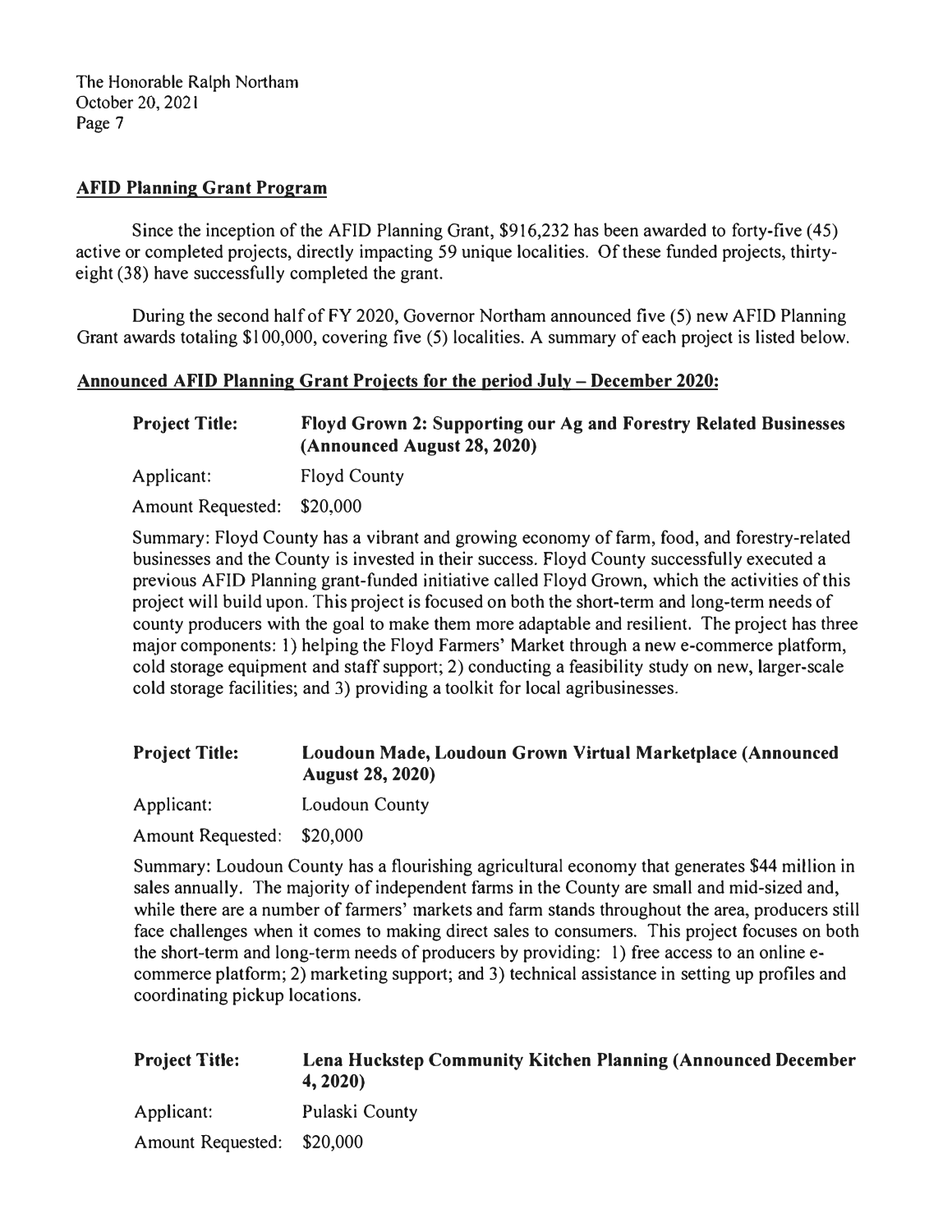Summary: The Lena Huckstep Community Kitchen will be a local, community-based food business enterprise that ( 1) increases local consumption of and access to locally and regionally produced agricultural products in Pulaski County and the surrounding New River Valley; (2) develops new market opportunities for farm and ranch operations servicing local markets; and (3) prepares Pulaski County to be more resilient in the face of future emergency situations like the COVID 19 pandemic through a healthy food distribution program that will be made possible through a stronger local food economy. Funding is requested to identify the Community Kitchen's target markets and their product/service needs in order to develop a sustainable business model and appropriate kitchen design.

# **Project Title: Supporting Forest Farmers and Meeting COVID·related Medicinal Plant Demand in Western Virginia (Announced December 4, 2020)**

Applicant: Roanoke County

Amount Requested: \$20,000

Summary: Farming native medicinal and edible plants under a forest canopy provides supplemental income for landowners and helps conserve forests and species at risk from habitat loss and overharvesting in the wild. COVID-19 increases the need for additional income streams for farmers and landowners, and has also boosted an already growing demand for sustainably produced herbal medicines such as goldenseal *(Hydrastis canadensis).* Interest in forest farming is growing, but there is a limited amount of quality planting stock, and certifying sustainable practices can be complicated and costly. To meet Covid-related demand and diversify landowner income, this project will provide free site assessment, help create management plans, and cover certification costs for the first two years of production under the Forest Grown Verified Label. This will allow for some sustainable harvest of existing populations in Year 1, and provide planting stock to establish new populations for future harvests. The project will collaborate with the USDA-funded Appalachian Beginning Forest Farmers Coalition to identify and help establish 15 producers in the region, including five producers who can grow and share planting stock. Regional markets for forest-grown medicinal plants will also be identified in an effort to keep as much value as possible in the state.

## **Project Title: Fauquier County Farmers Market Feasibility Study (Announced December 4, 2020)**

Applicant: Fauquier County

Amount Requested: \$20,000

Summary: Fauquier County has an established farming community, including two established and successful farmers markets. This project is focused on building on the markets by: analyzing both farmer and consumer interest and support for a new farmers market; examining possible enhancements to the existing farmers markets; and analyzing the potential success of a yearround market. Fauquier County is committed to helping the agricultural community and in expanding citizen's access to locally grown products. To that end, this project will involve hiring a consultant to study the feasibility of expanding and enhancing farmers markets in the county. The consultant will determine if there is a satisfactory supply and demand for a new market by